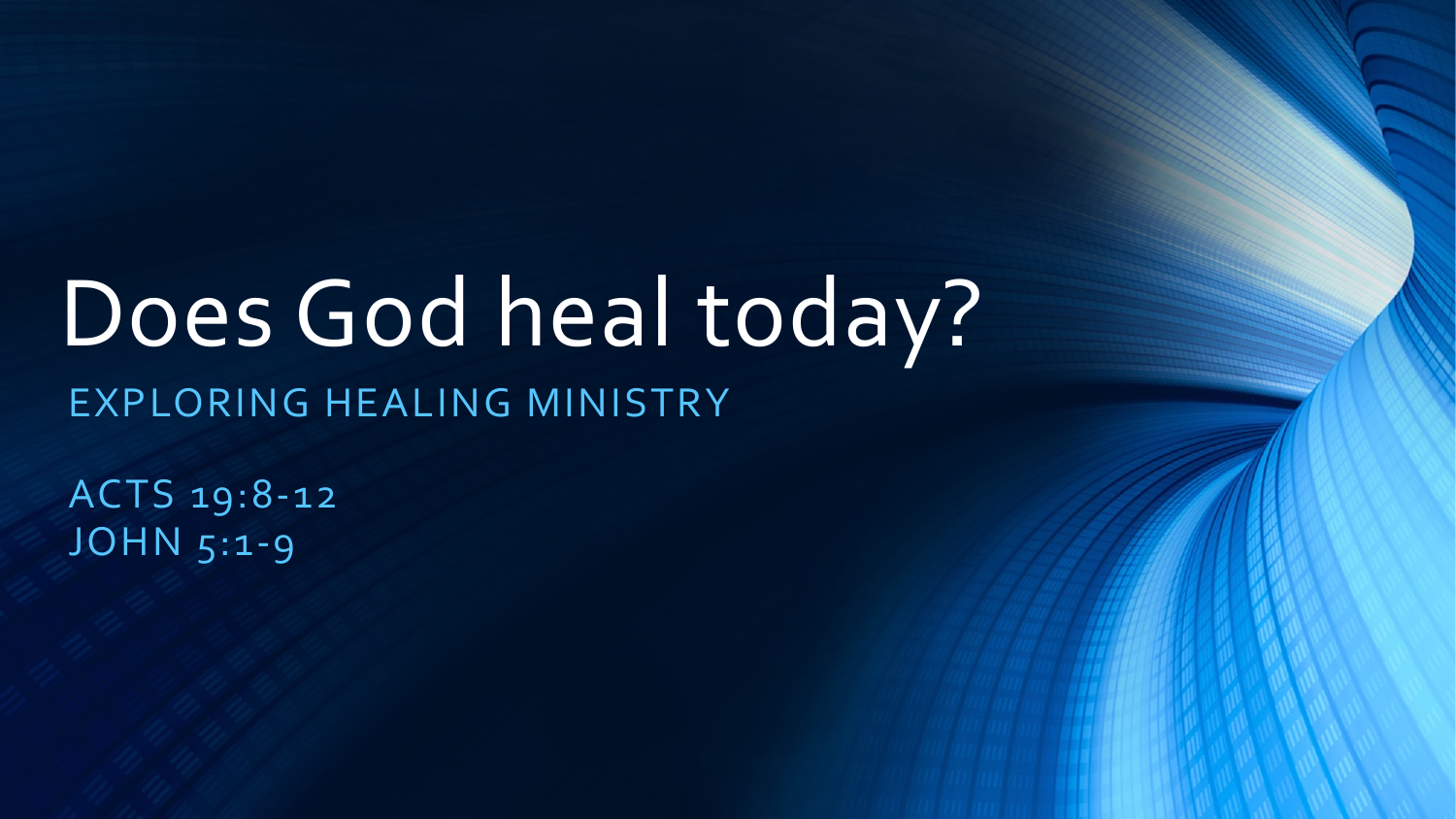### First principles

- Sickness and disease consequence of a fallen, imperfect world
- Mustn't draw a direct line between sin and suffering -John 9 :3 "Neither this man nor his parents sinned," said Jesus, "but this happened so that the works of God might be displayed in him."
- Dire consequences hurtful and damaging
- Complex and sensitive issue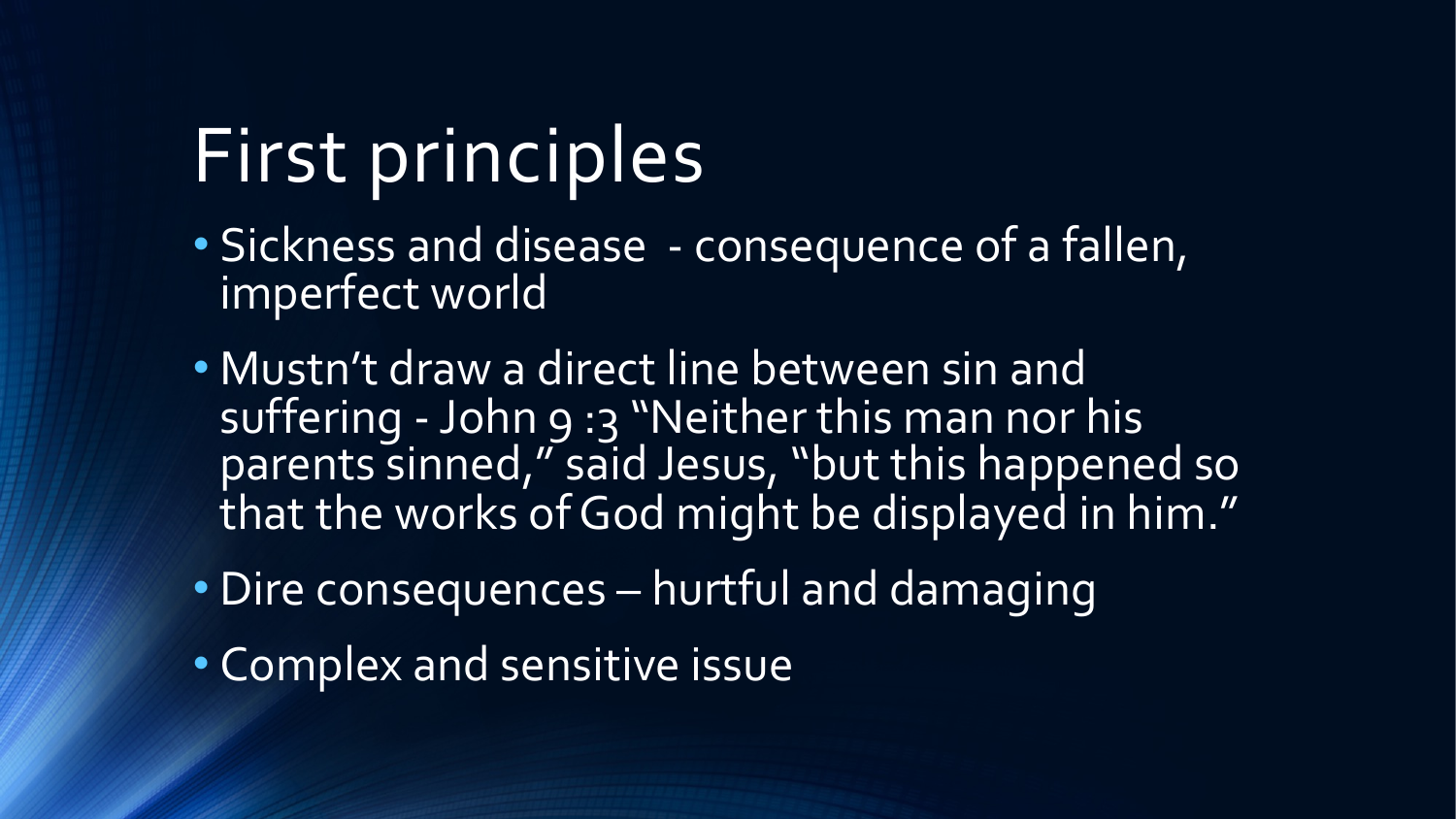### What does the bible say about healing?

- Nature of God:
- Sovereignty: Luke 1:37 'For nothing will be impossible with God'
- Love: Exodus 15:26 'I am the Lord who heals you'
- Lots of evidence throughout Scripture
- 25% Gospels and a lot of the Book of Acts
- 2 such examples of divine healing in our readings, Acts 19 and John 5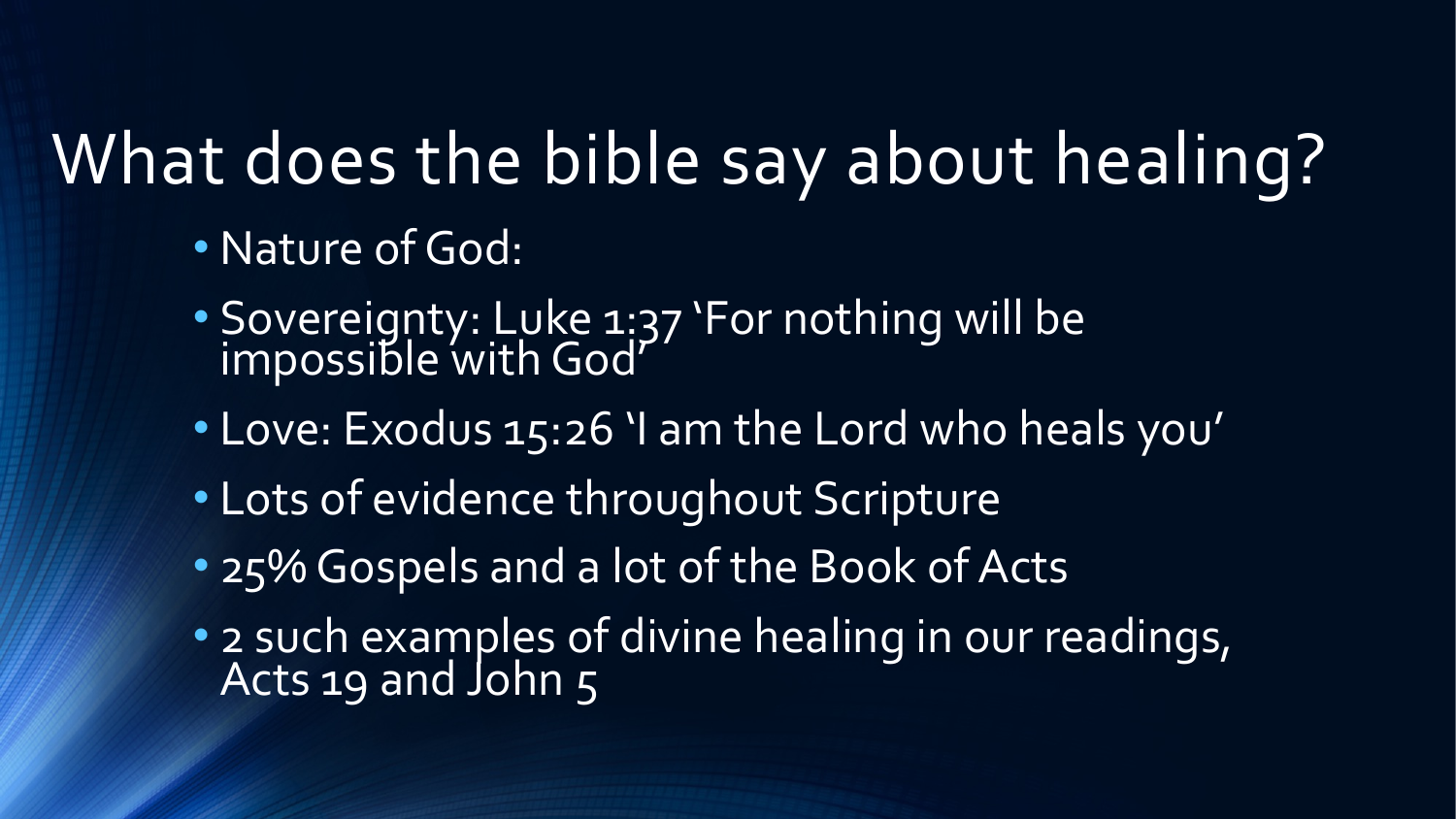# John 5:1-9

- Twin characteristics of sovereignty and love
- Compassion literally 'to be moved in one's bowels'. Strong, visceral emotion that results in action
- Jesus issues a command: 'Get up! Pick up your mat and walk.'
- Authoritative -Jesus is in control
- The impossible made possible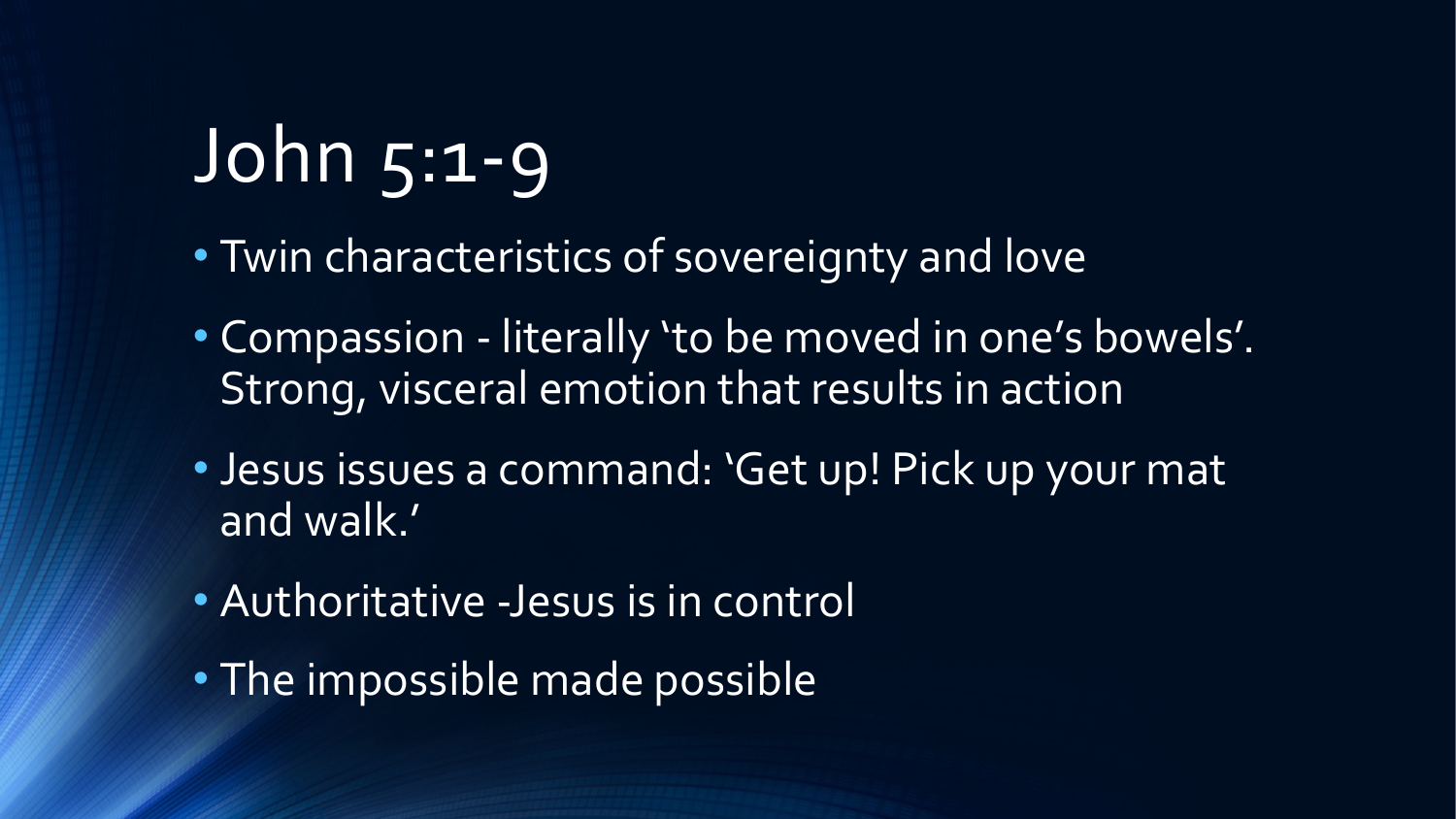# God's kingdom (1)

- •'Repent, for the Kingdom of Heaven has come near' Matthew 3:2
- •God's heavenly (perfect) kingdom is established on earth through Jesus.
- Signs, wonders and healing. Heaven coming to earth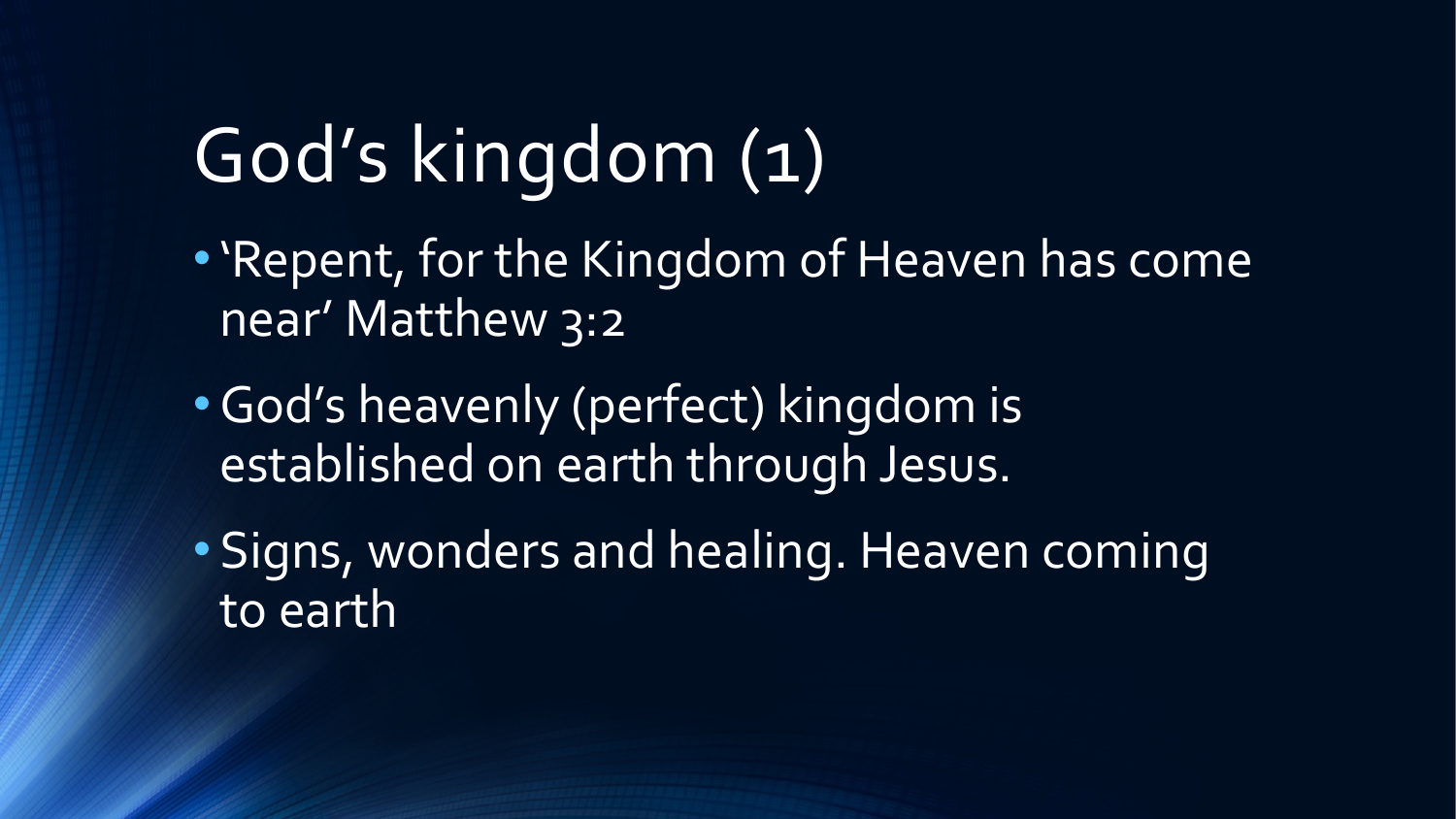# God's kingdom (2)

- •However, 'now but not yet'
- •All sickness, disease and sin will be banished only when Jesus returns and establishes His reign and rule forever.
- Future hope Revelation 21:4
- •But for now, we live in between the times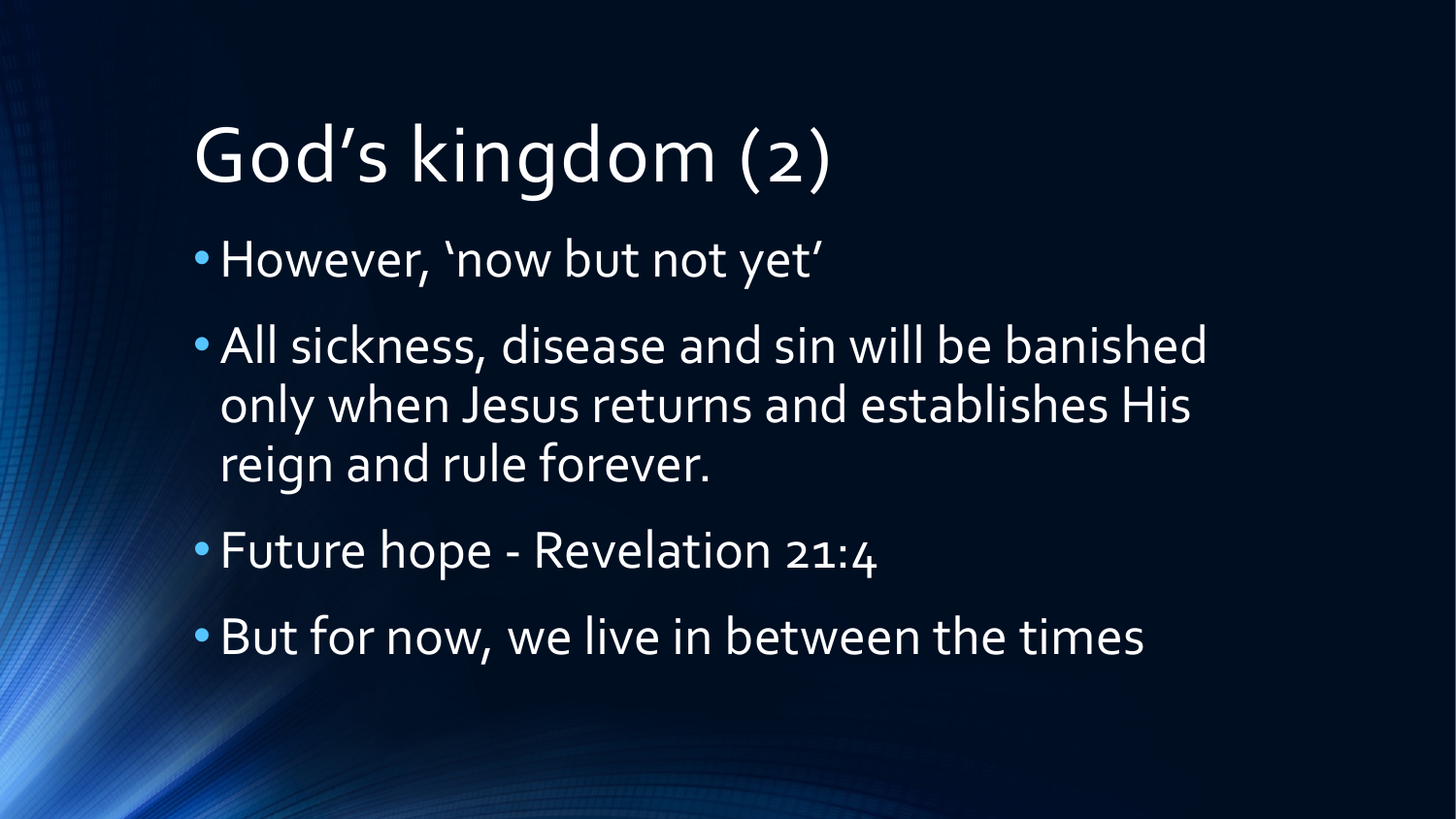### Unanswered prayer

- Personal experience
- Why?
- John Wimber 'when we didn't pray, no one got<br>healed; now we pray, some get healed' (but not all).
- Possible barriers to receiving healing:
	- ignorance and resistance
	- unconfessed sin
	- open doors to the enemy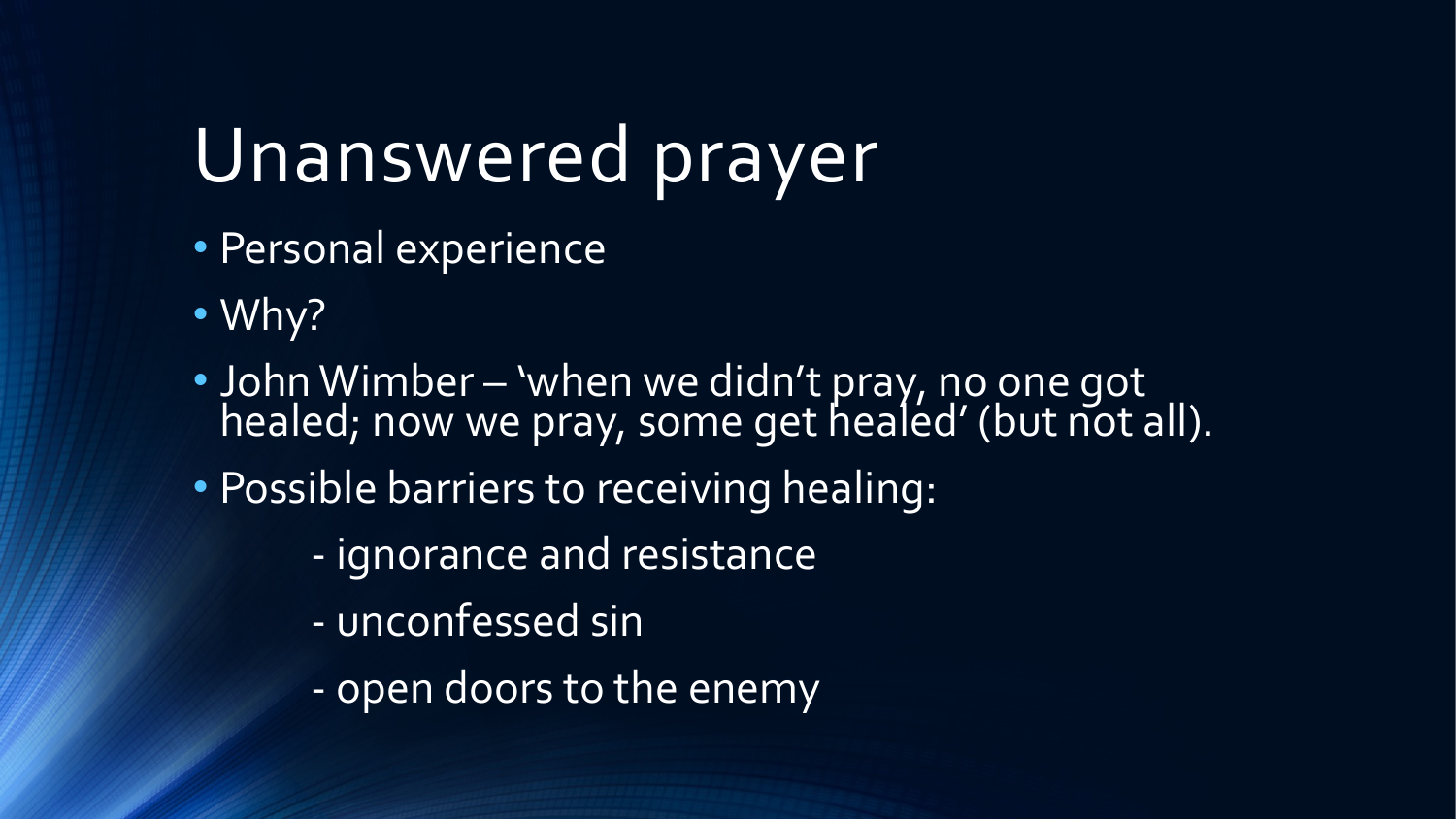### Natural as well as supernatural

- Medical profession skills, experience and knowledge
- •Advances in science and medicine
- •But first and foremost, reliance on God